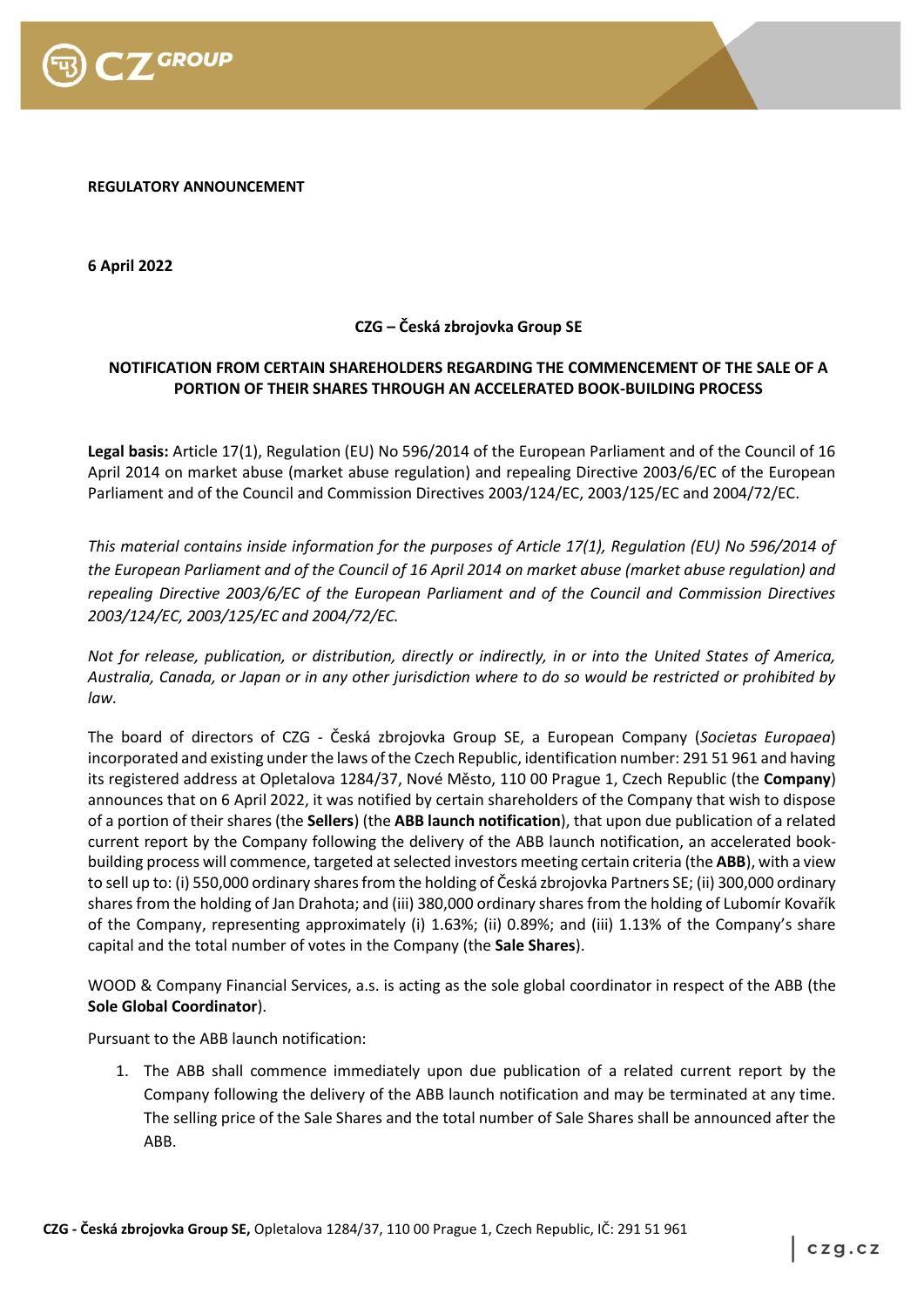

- 2. Upon completion of the ABB, and assuming the sale of the number of the Sale Shares as indicated above, the Sellers shall hold shares in the Company representing:
	- (i) in respect of Česká zbrojovka Partners SE, approximately 79.59% of the total number of shares and votes in the Company;
	- (ii) in respect of Jan Drahota, approximately 1.31% of the total number of shares and votes in the Company; and
	- (iii) in respect of Lubomír Kovařík, approximately 3.26% of the total number of shares and votes in the Company.
- 3. In connection with the ABB, the Sellers have undertaken to the Sole Global Coordinator to observe a limitation on the transferability of the remaining shares in the Company (i.e. other than the Sale Shares) held after the ABB for a period of 180 days from the trade date of the Sale Shares under the ABB.

**Contact for investors** Klára Šípová Investor Relations CZG – Česká zbrojovka Group SE Phone: + 420 724 255 715 email[: sipova.klara@czg.cz](mailto:sipova.klara@czg.cz)